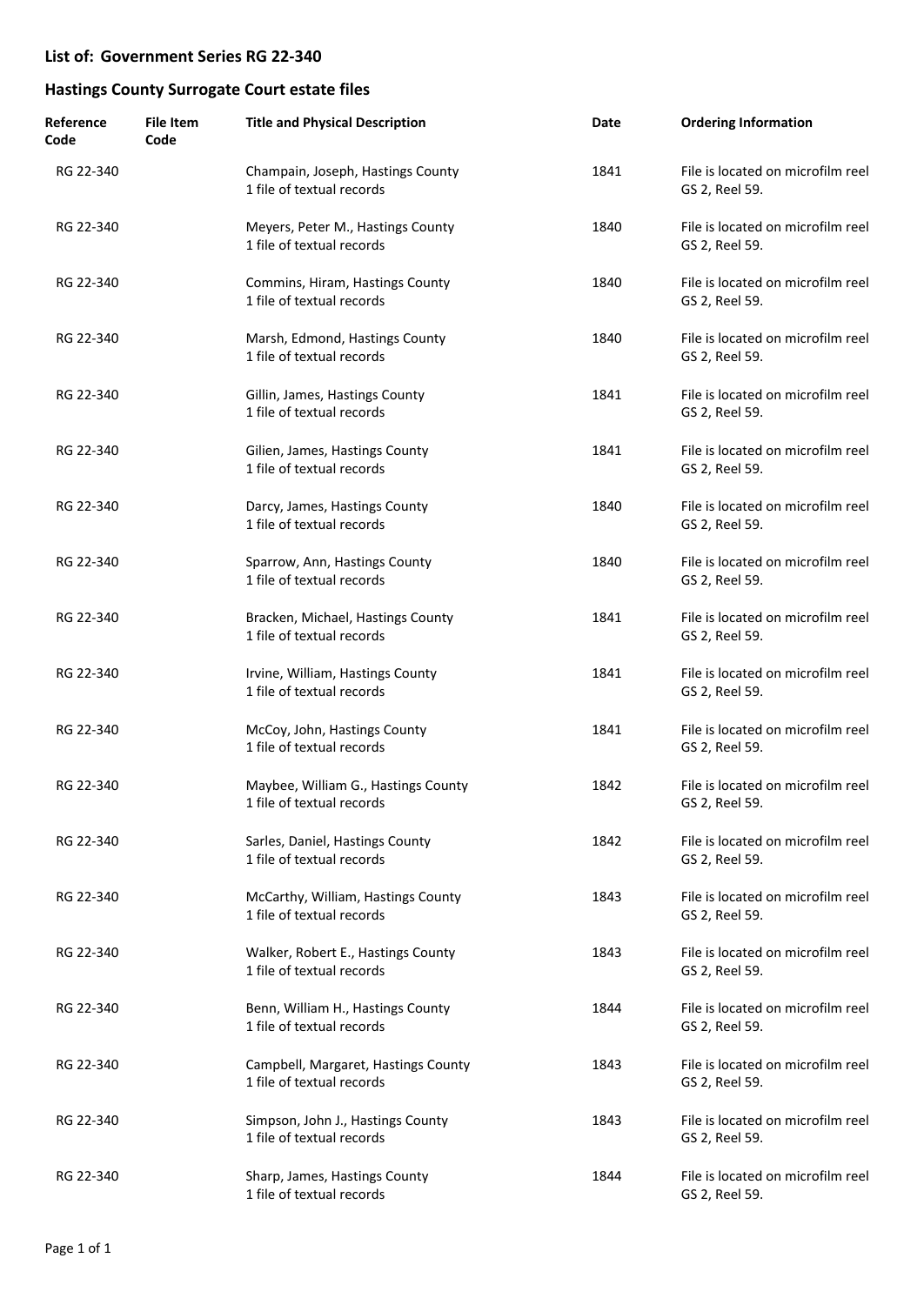| Reference<br>Code | <b>File Item</b><br>Code | <b>Title and Physical Description</b>                                         | Date | <b>Ordering Information</b>                           |
|-------------------|--------------------------|-------------------------------------------------------------------------------|------|-------------------------------------------------------|
| RG 22-340         |                          | Chard, Barse, Hastings County<br>1 file of textual records                    | 1844 | File is located on microfilm reel<br>GS 2, Reel 59.   |
| RG 22-340         |                          | Davis, Thomas, Hastings County<br>1 file of textual records                   | 1844 | Item is located in RG 22-340, in<br>container B288490 |
| RG 22-340         |                          | Morton, James, Hastings County<br>1 file of textual records                   | 1844 | File is located on microfilm reel<br>GS 2, Reel 59.   |
| RG 22-340         |                          | Leavens, Peter, Hastings County<br>1 file of textual records                  | 1844 | File is located on microfilm reel<br>GS 2, Reel 59.   |
| RG 22-340         |                          | Megurn, Thomas, Hastings County<br>1 file of textual records                  | 1845 | File is located on microfilm reel<br>GS 2, Reel 59.   |
| RG 22-340         |                          | Morrogh, Robert L., Hastings County<br>1 file of textual records              | 1845 | File is located on microfilm reel<br>GS 2, Reel 59.   |
| RG 22-340         |                          | Cowper, Hannah, Hastings County<br>1 file of textual records                  | 1845 | File is located on microfilm reel<br>GS 2, Reel 59.   |
| RG 22-340         |                          | Walsh, David, Hastings County<br>1 file of textual records                    | 1845 | File is located on microfilm reel<br>GS 2, Reel 59.   |
| RG 22-340         |                          | Eccles, Samuel, Hastings County<br>1 file of textual records                  | 1845 | File is located on microfilm reel<br>GS 2, Reel 59.   |
| RG 22-340         |                          | Allen, William, Hastings County<br>1 file of textual records                  | 1845 | File is located on microfilm reel<br>GS 2, Reel 59.   |
| RG 22-340         |                          | O'Connor, John, Hastings County<br>1 file of textual records                  | 1845 | File is located on microfilm reel<br>GS 2, Reel 59.   |
| RG 22-340         |                          | Wright, Daniel, Hastings County<br>1 file of textual records                  | 1845 | File is located on microfilm reel<br>GS 2, Reel 59.   |
| RG 22-340         |                          | O'Conner Infants (Guardianship), Hastings County<br>1 file of textual records | 1846 | File is located on microfilm reel<br>GS 2, Reel 59.   |
| RG 22-340         |                          | O'Connor Infants (Guardianship), Hastings County<br>1 file of textual records | 1846 | File is located on microfilm reel<br>GS 2, Reel 59.   |
| RG 22-340         |                          | Foster, Alexander, Hastings County<br>1 file of textual records               | 1845 | File is located on microfilm reel<br>GS 2, Reel 59.   |
| RG 22-340         |                          | Covert, John, Hastings County<br>1 file of textual records                    | 1846 | File is located on microfilm reel<br>GS 2, Reel 59.   |
| RG 22-340         |                          | McCoy, Elizabeth, Hastings County<br>1 file of textual records                | 1846 | File is located on microfilm reel<br>GS 2, Reel 59.   |
| RG 22-340         |                          | Spence, James, Hastings County<br>1 file of textual records                   | 1846 | File is located on microfilm reel<br>GS 2, Reel 59.   |
| RG 22-340         |                          | Hearns, Aaron H., Hastings County<br>1 file of textual records                | 1846 | File is located on microfilm reel<br>GS 2, Reel 59.   |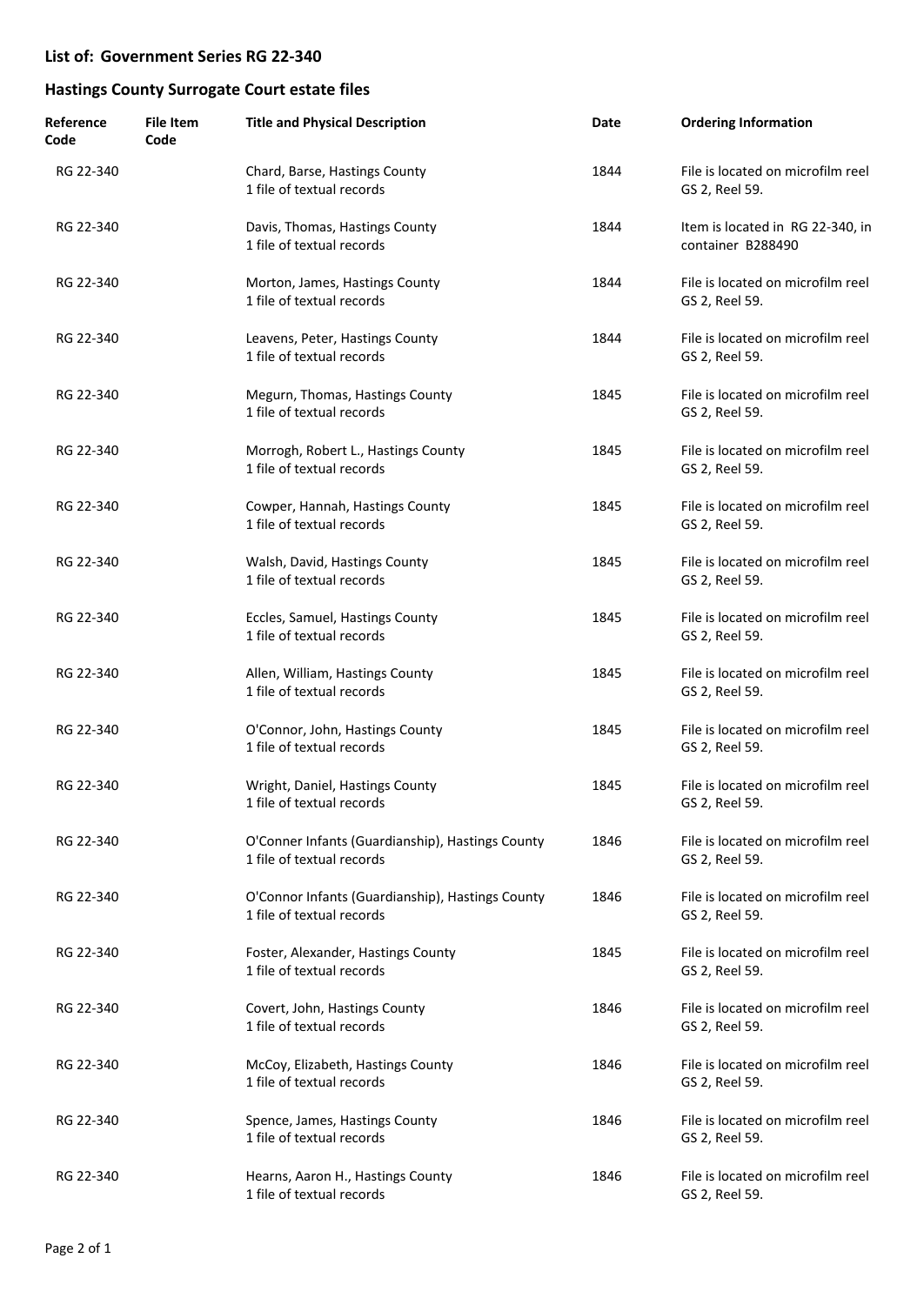| Reference<br>Code | <b>File Item</b><br>Code | <b>Title and Physical Description</b>                            | Date | <b>Ordering Information</b>                         |
|-------------------|--------------------------|------------------------------------------------------------------|------|-----------------------------------------------------|
| RG 22-340         |                          | Gray, Walter, Hastings County<br>1 file of textual records       | 1846 | File is located on microfilm reel<br>GS 2, Reel 59. |
| RG 22-340         |                          | Tyler, Emery O., Hastings County<br>1 file of textual records    | 1845 | File is located on microfilm reel<br>GS 2, Reel 59. |
| RG 22-340         |                          | Maybee, Samuel, Hastings County<br>1 file of textual records     | 1846 | File is located on microfilm reel<br>GS 2, Reel 59. |
| RG 22-340         |                          | Smith, George, Hastings County<br>1 file of textual records      | 1847 | File is located on microfilm reel<br>GS 2, Reel 59. |
| RG 22-340         |                          | Clark, William, Hastings County<br>1 file of textual records     | 1846 | File is located on microfilm reel<br>GS 2, Reel 59. |
| RG 22-340         |                          | Palliser, Charles, Hastings County<br>1 file of textual records  | 1847 | File is located on microfilm reel<br>GS 2, Reel 59. |
| RG 22-340         |                          | Canniff, Elizabeth, Hastings County<br>1 file of textual records | 1847 | File is located on microfilm reel<br>GS 2, Reel 59. |
| RG 22-340         |                          | Latta, John, Hastings County<br>1 file of textual records        | 1847 | File is located on microfilm reel<br>GS 2, Reel 59. |
| RG 22-340         |                          | Johnson, Joseph, Hastings County<br>1 file of textual records    | 1847 | File is located on microfilm reel<br>GS 2, Reel 59. |
| RG 22-340         |                          | Lafferty, James, Hastings County<br>1 file of textual records    | 1847 | File is located on microfilm reel<br>GS 2, Reel 59. |
| RG 22-340         |                          | Fox, Jacob, Hastings County<br>1 file of textual records         | 1847 | File is located on microfilm reel<br>GS 2, Reel 59. |
| RG 22-340         |                          | Regan, Dennis, Hastings County<br>1 file of textual records      | 1848 | File is located on microfilm reel<br>GS 2, Reel 59. |
| RG 22-340         |                          | Willard, Berry, Hastings County<br>1 file of textual records     | 1848 | File is located on microfilm reel<br>GS 2, Reel 59. |
| RG 22-340         |                          | Southwood, William, Hastings County<br>1 file of textual records | 1848 | File is located on microfilm reel<br>GS 2, Reel 59. |
| RG 22-340         |                          | Green, John, Hastings County<br>1 file of textual records        | 1848 | File is located on microfilm reel<br>GS 2, Reel 59. |
| RG 22-340         |                          | Neff, Henry, Hastings County<br>1 file of textual records        | 1848 | File is located on microfilm reel<br>GS 2, Reel 59. |
| RG 22-340         |                          | Vivian, Richard, Hastings County<br>1 file of textual records    | 1848 | File is located on microfilm reel<br>GS 2, Reel 59. |
| RG 22-340         |                          | Vivian, Isabella, Hastings County<br>1 file of textual records   | 1848 | File is located on microfilm reel<br>GS 2, Reel 59. |
| RG 22-340         |                          | Brown, James, Hastings County<br>1 file of textual records       | 1848 | File is located on microfilm reel<br>GS 2, Reel 59. |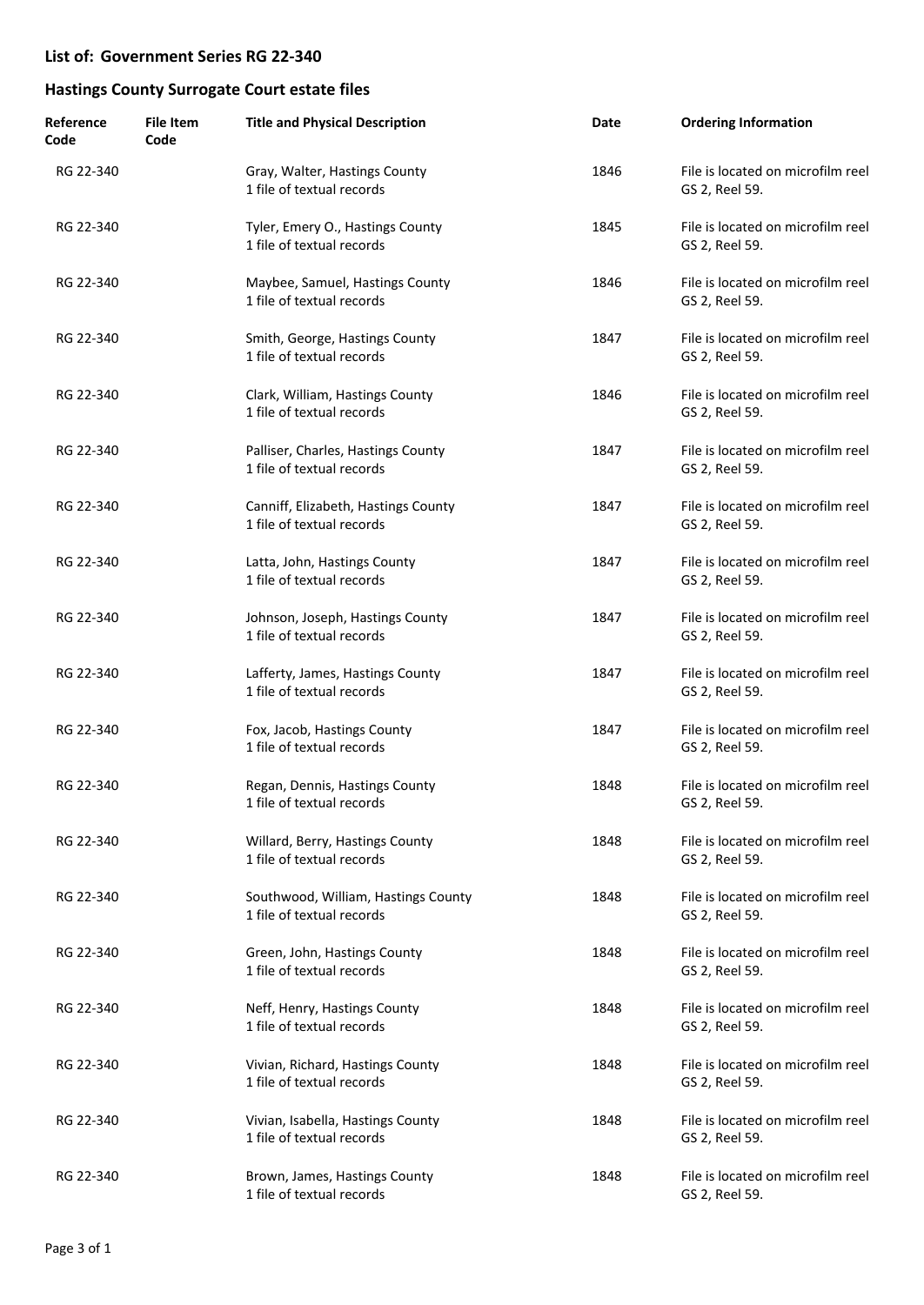| Reference<br>Code | <b>File Item</b><br>Code | <b>Title and Physical Description</b>                                           | Date | <b>Ordering Information</b>                         |
|-------------------|--------------------------|---------------------------------------------------------------------------------|------|-----------------------------------------------------|
| RG 22-340         |                          | McMullen, Hugh, Hastings County<br>1 file of textual records                    | 1848 | File is located on microfilm reel<br>GS 2, Reel 59. |
| RG 22-340         |                          | Easton, Robert (Guardianship), Hastings County<br>1 file of textual records     | 1848 | File is located on microfilm reel<br>GS 2, Reel 59. |
| RG 22-340         |                          | Ketcheson, Benjamin, Hastings County<br>1 file of textual records               | 1848 | File is located on microfilm reel<br>GS 2, Reel 59. |
| RG 22-340         |                          | Ketcheson, Anna M. (Guardianship), Hastings County<br>1 file of textual records | 1854 | File is located on microfilm reel<br>GS 2, Reel 59. |
| RG 22-340         |                          | Dennison, Thomas, Hastings County<br>1 file of textual records                  | 1848 | File is located on microfilm reel<br>GS 2, Reel 59. |
| RG 22-340         |                          | Smith, John, Hastings County<br>1 file of textual records                       | 1848 | File is located on microfilm reel<br>GS 2, Reel 59. |
| RG 22-340         |                          | Amaelle, William, Hastings County<br>1 file of textual records                  | 1849 | File is located on microfilm reel<br>GS 2, Reel 59. |
| RG 22-340         |                          | Harlow, Hezekiah, Hastings County<br>1 file of textual records                  | 1849 | File is located on microfilm reel<br>GS 2, Reel 59. |
| RG 22-340         |                          | Huble, John, Hastings County<br>1 file of textual records                       | 1849 | File is located on microfilm reel<br>GS 2, Reel 59. |
| RG 22-340         |                          | McKenzie, Donald, Hastings County<br>1 file of textual records                  | 1849 | File is located on microfilm reel<br>GS 2, Reel 59. |
| RG 22-340         |                          | Darcy, Patrick, Hastings County<br>1 file of textual records                    | 1849 | File is located on microfilm reel<br>GS 2, Reel 59. |
| RG 22-340         |                          | MacBeath, Roderick, Hastings County<br>1 file of textual records                | 1850 | File is located on microfilm reel<br>GS 2, Reel 59. |
| RG 22-340         |                          | Hamilton, Archibald, Hastings County<br>1 file of textual records               | 1850 | File is located on microfilm reel<br>GS 2, Reel 59. |
| RG 22-340         |                          | Clapham, Samuel S., Hastings County<br>1 file of textual records                | 1850 | File is located on microfilm reel<br>GS 2, Reel 59. |
| RG 22-340         |                          | Halsted, Stephen, Hastings County<br>1 file of textual records                  | 1850 | File is located on microfilm reel<br>GS 2, Reel 59. |
| RG 22-340         |                          | Anderson, Alexander, Hastings County<br>1 file of textual records               | 1850 | File is located on microfilm reel<br>GS 2, Reel 59. |
| RG 22-340         |                          | Thompson, Isaiah, Hastings County<br>1 file of textual records                  | 1851 | File is located on microfilm reel<br>GS 2, Reel 59. |
| RG 22-340         |                          | Fairman, George, Hastings County<br>1 file of textual records                   | 1851 | File is located on microfilm reel<br>GS 2, Reel 59. |
| RG 22-340         |                          | Sessions, James, Hastings County<br>1 file of textual records                   | 1851 | File is located on microfilm reel<br>GS 2, Reel 59. |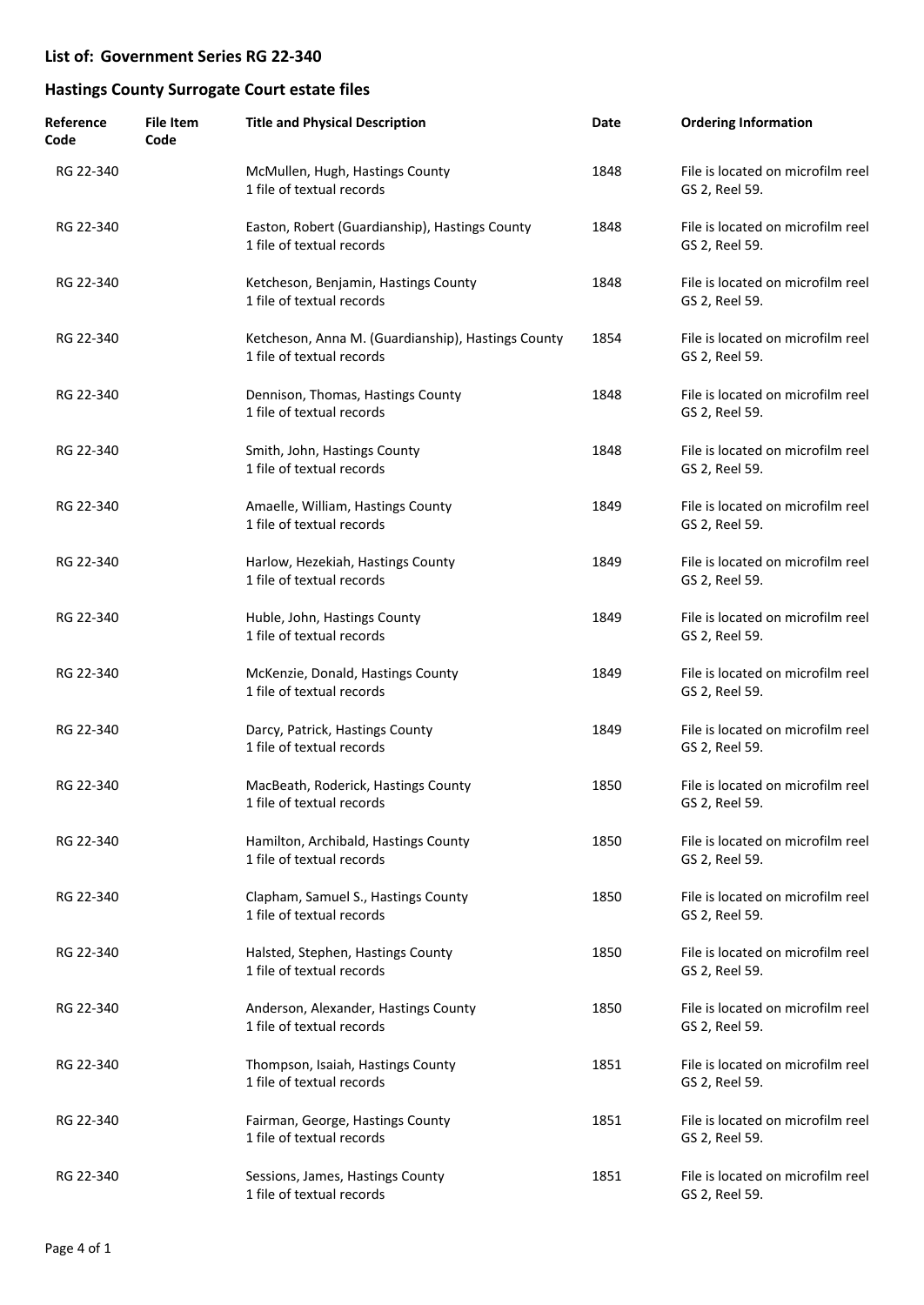| Reference<br>Code | <b>File Item</b><br>Code | <b>Title and Physical Description</b>                                       | Date | <b>Ordering Information</b>                           |
|-------------------|--------------------------|-----------------------------------------------------------------------------|------|-------------------------------------------------------|
| RG 22-340         |                          | Chalk, Thomas, Hastings County<br>1 file of textual records                 | 1851 | File is located on microfilm reel<br>GS 2, Reel 59.   |
| RG 22-340         |                          | Copeland, John, Hastings County<br>1 file of textual records                | 1851 | File is located on microfilm reel<br>GS 2, Reel 59.   |
| RG 22-340         |                          | Brownson, Daniel, Hastings County<br>1 file of textual records              | 1851 | File is located on microfilm reel<br>GS 2, Reel 59.   |
| RG 22-340         |                          | Collier, Cornelius, Hastings County<br>1 file of textual records            | 1851 | File is located on microfilm reel<br>GS 2, Reel 59.   |
| RG 22-340         |                          | Keenan, Thomas, Hastings County<br>1 file of textual records                | 1851 | File is located on microfilm reel<br>GS 1, Reel 1178. |
| RG 22-340         |                          | Conway, Patrick, Hastings County<br>1 file of textual records               | 1852 | File is located on microfilm reel<br>GS 1, Reel 1178. |
| RG 22-340         |                          | Yager, Wandal, Hastings County<br>1 file of textual records                 | 1852 | File is located on microfilm reel<br>GS 1, Reel 1178. |
| RG 22-340         |                          | Parker, Robert, Hastings County<br>1 file of textual records                | 1852 | File is located on microfilm reel<br>GS 1, Reel 1178. |
| RG 22-340         |                          | Simpkin, Benjamin, Hastings County<br>1 file of textual records             | 1852 | File is located on microfilm reel<br>GS 1, Reel 1178. |
| RG 22-340         |                          | Cobb, Eleazer, Hastings County<br>1 file of textual records                 | 1853 | File is located on microfilm reel<br>GS 1, Reel 1178. |
| RG 22-340         |                          | Coleman, Robert F., Hastings County<br>1 file of textual records            | 1852 | File is located on microfilm reel<br>GS 1, Reel 1178. |
| RG 22-340         |                          | Sharp, Peter, Hastings County<br>1 file of textual records                  | 1853 | File is located on microfilm reel<br>GS 1, Reel 1178. |
| RG 22-340         |                          | Ryan, John, Hastings County<br>1 file of textual records                    | 1853 | File is located on microfilm reel<br>GS 1, Reel 1178. |
| RG 22-340         |                          | Gladney, William, Hastings County<br>1 file of textual records              | 1853 | File is located on microfilm reel<br>GS 1, Reel 1178. |
| RG 22-340         |                          | Tapson, Ebsworth, Hastings County<br>1 file of textual records              | 1853 | File is located on microfilm reel<br>GS 1, Reel 1178. |
| RG 22-340         |                          | Debney, William, Hastings County<br>1 file of textual records               | 1853 | File is located on microfilm reel<br>GS 1, Reel 1178. |
| RG 22-340         |                          | Debney Infants (Guardianship), Hastings County<br>1 file of textual records | 1853 | File is located on microfilm reel<br>GS 1, Reel 1178. |
| RG 22-340         |                          | Nicholson, Sarah, Hastings County<br>1 file of textual records              | 1853 | File is located on microfilm reel<br>GS 1, Reel 1178. |
| RG 22-340         |                          | Osborn, James, Hastings County<br>1 file of textual records                 | 1853 | File is located on microfilm reel<br>GS 1, Reel 1178. |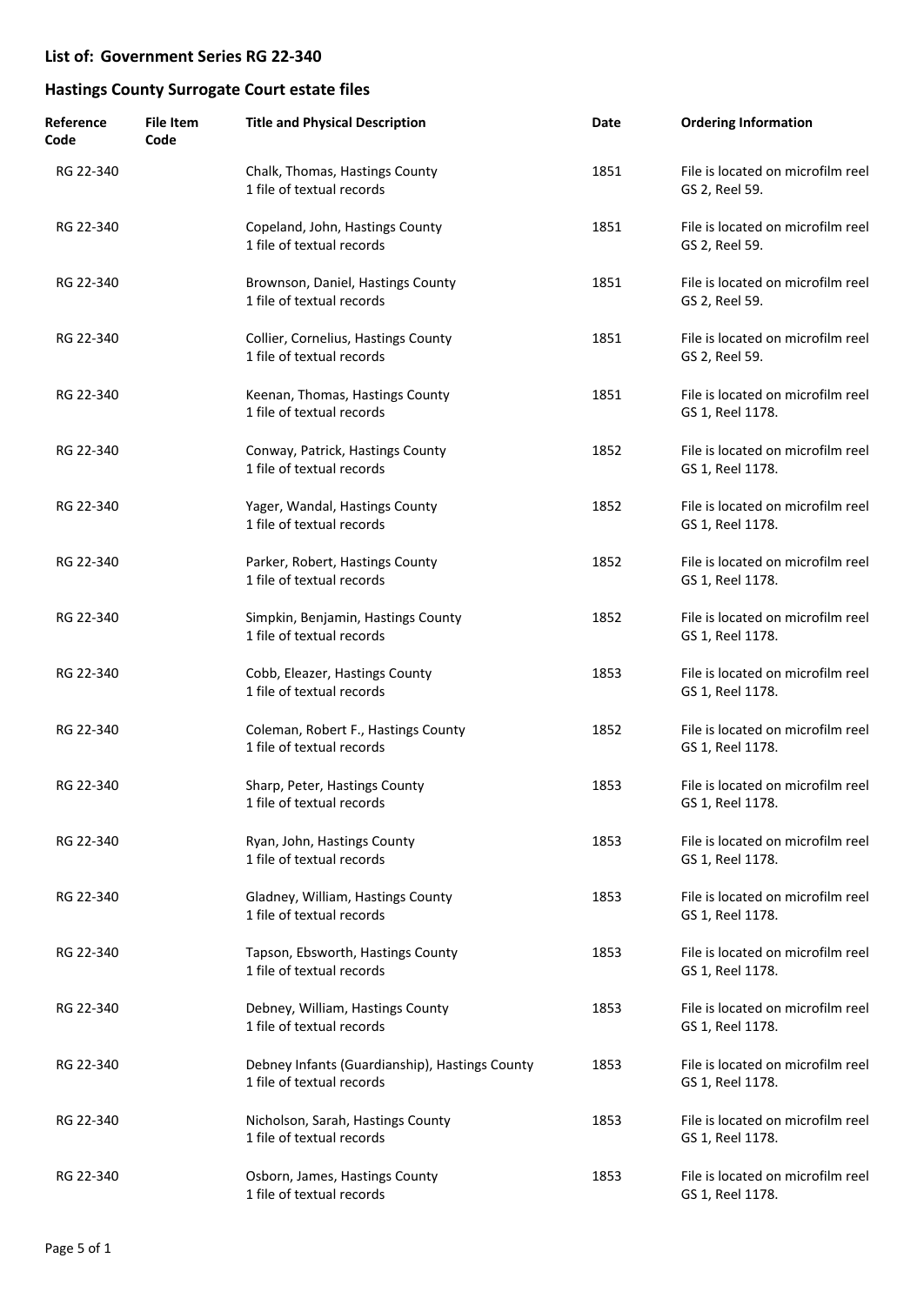| Reference<br>Code | <b>File Item</b><br>Code | <b>Title and Physical Description</b>                             | Date | <b>Ordering Information</b>                           |
|-------------------|--------------------------|-------------------------------------------------------------------|------|-------------------------------------------------------|
| RG 22-340         |                          | Smith, Margaret, Hastings County<br>1 file of textual records     | 1853 | File is located on microfilm reel<br>GS 1, Reel 1178. |
| RG 22-340         |                          | Dorian, Daniel, Hastings County<br>1 file of textual records      | 1853 | File is located on microfilm reel<br>GS 1, Reel 1178. |
| RG 22-340         |                          | Embury, William B., Hastings County<br>1 file of textual records  | 1853 | File is located on microfilm reel<br>GS 1, Reel 1178. |
| RG 22-340         |                          | Harrison, Hugh, Hastings County<br>1 file of textual records      | 1853 | File is located on microfilm reel<br>GS 1, Reel 1178. |
| RG 22-340         |                          | Sine, Thomas, Hastings County<br>1 file of textual records        | 1853 | File is located on microfilm reel<br>GS 1, Reel 1178. |
| RG 22-340         |                          | Bell, Rachel, Hastings County<br>1 file of textual records        | 1853 | File is located on microfilm reel<br>GS 1, Reel 1178. |
| RG 22-340         |                          | Deen, Isaac, Hastings County<br>1 file of textual records         | 1853 | File is located on microfilm reel<br>GS 1, Reel 1178. |
| RG 22-340         |                          | Spry, John, Hastings County<br>1 file of textual records          | 1853 | File is located on microfilm reel<br>GS 1, Reel 1178. |
| RG 22-340         |                          | Graham, James, Hastings County<br>1 file of textual records       | 1853 | File is located on microfilm reel<br>GS 1, Reel 1178. |
| RG 22-340         |                          | Leavens, Henry O., Hastings County<br>1 file of textual records   | 1853 | File is located on microfilm reel<br>GS 1, Reel 1178. |
| RG 22-340         |                          | Griffin, Horatio N., Hastings County<br>1 file of textual records | 1853 | File is located on microfilm reel<br>GS 1, Reel 1178. |
| RG 22-340         |                          | Flower, Joseph M., Hastings County<br>1 file of textual records   | 1853 | File is located on microfilm reel<br>GS 1, Reel 1178. |
| RG 22-340         |                          | Crouter, Egbert, Hastings County<br>1 file of textual records     | 1853 | File is located on microfilm reel<br>GS 1, Reel 1178. |
| RG 22-340         |                          | Hunter, Francis, Hastings County<br>1 file of textual records     | 1853 | File is located on microfilm reel<br>GS 1, Reel 1178. |
| RG 22-340         |                          | Carson, Michael, Hastings County<br>1 file of textual records     | 1854 | File is located on microfilm reel<br>GS 1, Reel 1178. |
| RG 22-340         |                          | Graham, John, Hastings County<br>1 file of textual records        | 1854 | File is located on microfilm reel<br>GS 1, Reel 1178. |
| RG 22-340         |                          | Brown, Elias C., Hastings County<br>1 file of textual records     | 1854 | File is located on microfilm reel<br>GS 1, Reel 1178. |
| RG 22-340         |                          | Kindlin, James, Hastings County<br>1 file of textual records      | 1854 | File is located on microfilm reel<br>GS 1, Reel 1178. |
| RG 22-340         |                          | Mahar, William, Hastings County<br>1 file of textual records      | 1854 | File is located on microfilm reel<br>GS 1, Reel 1178. |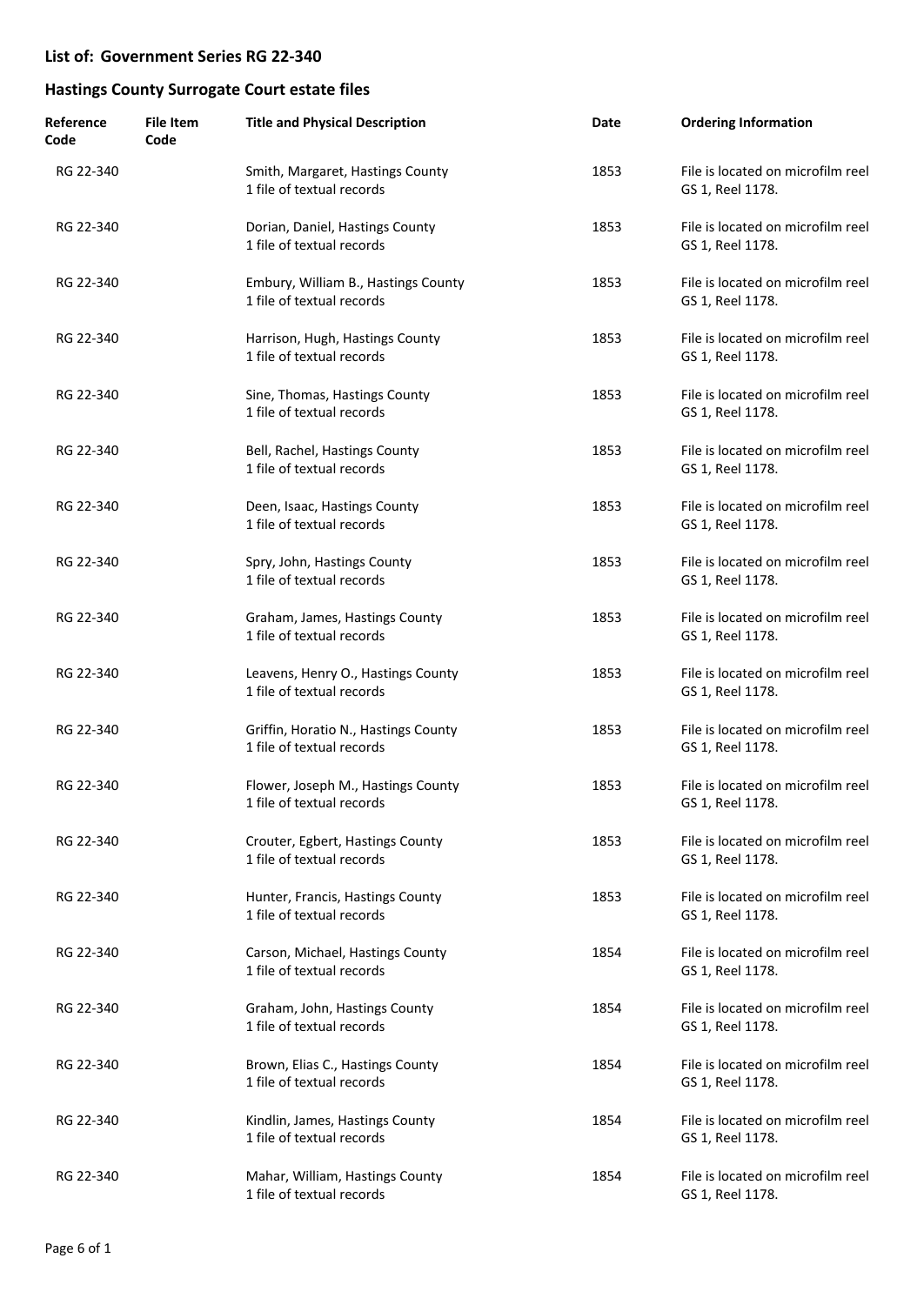| Reference<br>Code | <b>File Item</b><br>Code | <b>Title and Physical Description</b>                                      | Date | <b>Ordering Information</b>                           |
|-------------------|--------------------------|----------------------------------------------------------------------------|------|-------------------------------------------------------|
| RG 22-340         |                          | Holgate, John, Hastings County<br>1 file of textual records                | 1854 | File is located on microfilm reel<br>GS 1, Reel 1178. |
| RG 22-340         |                          | Stevens, Thomas, Hastings County<br>1 file of textual records              | 1854 | File is located on microfilm reel<br>GS 1, Reel 1178. |
| RG 22-340         |                          | Benson, Charles O., Hastings County<br>1 file of textual records           | 1854 | File is located on microfilm reel<br>GS 1, Reel 1178. |
| RG 22-340         |                          | Phippen, John, Hastings County<br>1 file of textual records                | 1854 | File is located on microfilm reel<br>GS 1, Reel 1178. |
| RG 22-340         |                          | Keith, James, Hastings County<br>1 file of textual records                 | 1854 | File is located on microfilm reel<br>GS 1, Reel 1178. |
| RG 22-340         |                          | Murphy, Thomas, Hastings County<br>1 file of textual records               | 1859 | File is located on microfilm reel<br>GS 1, Reel 1178. |
| RG 22-340         |                          | Potts, Alexander, Hastings County<br>1 file of textual records             | 1854 | File is located on microfilm reel<br>GS 1, Reel 1178. |
| RG 22-340         |                          | Keith, Joseph, Hastings County<br>1 file of textual records                | 1854 | File is located on microfilm reel<br>GS 1, Reel 1178. |
| RG 22-340         |                          | Rhodes, Joel, Hastings County<br>1 file of textual records                 | 1854 | File is located on microfilm reel<br>GS 1, Reel 1178. |
| RG 22-340         |                          | Finn, Michael, Hastings County<br>1 file of textual records                | 1854 | File is located on microfilm reel<br>GS 1, Reel 1178. |
| RG 22-340         |                          | Curly Infants (Guardianship), Hastings County<br>1 file of textual records | 1854 | File is located on microfilm reel<br>GS 1, Reel 1178. |
| RG 22-340         |                          | Curly, Daniel, Hastings County<br>1 file of textual records                | 1854 | File is located on microfilm reel<br>GS 1, Reel 1178. |
| RG 22-340         |                          | McCoy, Michael, Hastings County<br>1 file of textual records               | 1855 | File is located on microfilm reel<br>GS 1, Reel 1178. |
| RG 22-340         |                          | Munro, Royal, Hastings County<br>1 file of textual records                 | 1855 | File is located on microfilm reel<br>GS 1, Reel 1178. |
| RG 22-340         |                          | Sweeney, John, Hastings County<br>1 file of textual records                | 1855 | File is located on microfilm reel<br>GS 1, Reel 1178. |
| RG 22-340         |                          | Reynolds, Dency A., Hastings County<br>1 file of textual records           | 1855 | File is located on microfilm reel<br>GS 1, Reel 1178. |
| RG 22-340         |                          | Hough, William B., Hastings County<br>1 file of textual records            | 1855 | File is located on microfilm reel<br>GS 1, Reel 1178. |
| RG 22-340         |                          | Leemeran, Augustus, Hastings County<br>1 file of textual records           | 1855 | File is located on microfilm reel<br>GS 1, Reel 1178. |
| RG 22-340         |                          | Reynolds, William, Hastings County<br>1 file of textual records            | 1855 | File is located on microfilm reel<br>GS 1, Reel 1178. |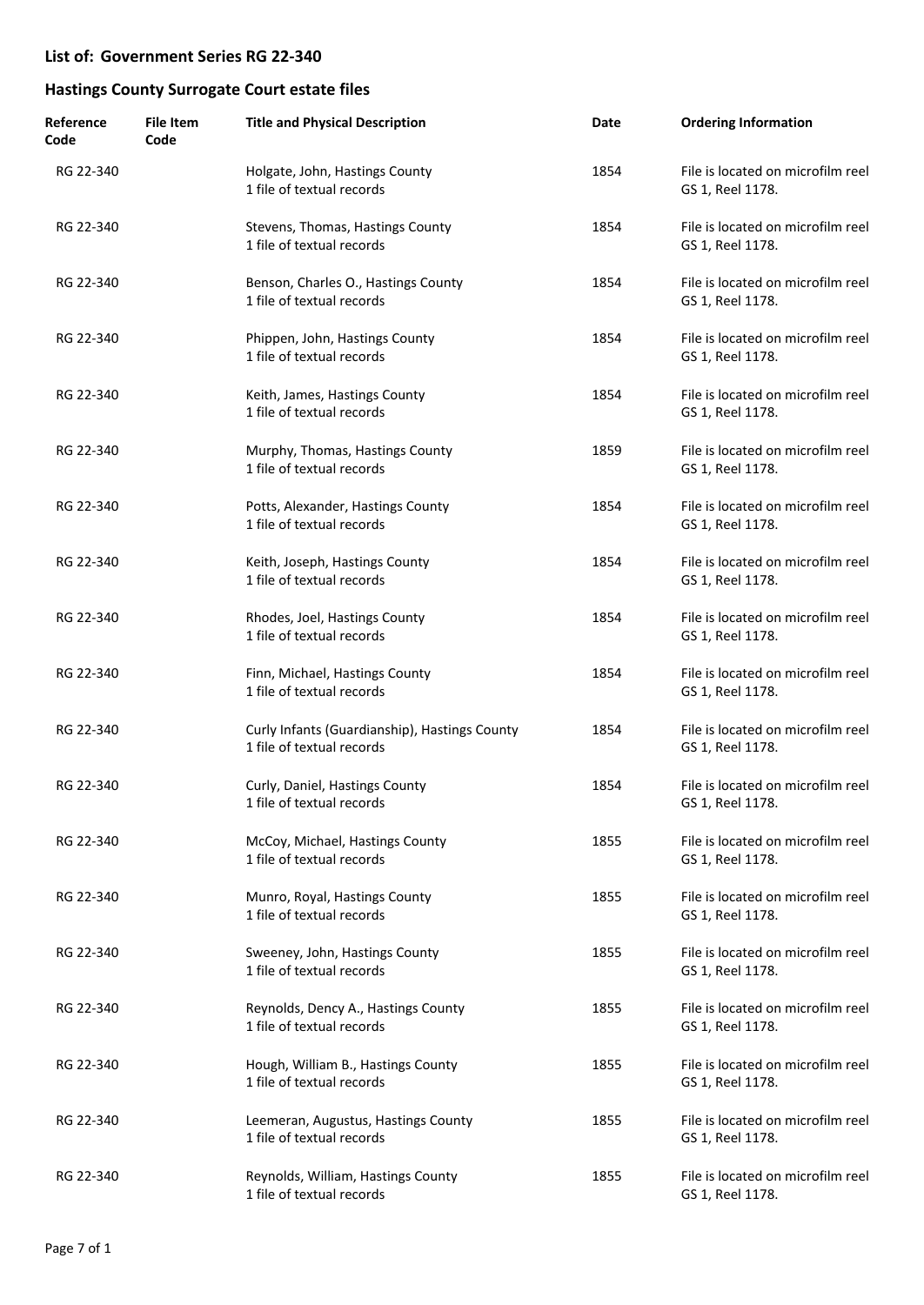| Reference<br>Code | <b>File Item</b><br>Code | <b>Title and Physical Description</b>                               | Date | <b>Ordering Information</b>                           |
|-------------------|--------------------------|---------------------------------------------------------------------|------|-------------------------------------------------------|
| RG 22-340         |                          | Japson, Ann, Hastings County<br>1 file of textual records           | 1855 | File is located on microfilm reel<br>GS 1, Reel 1178. |
| RG 22-340         |                          | Markle, Gilbert, Hastings County<br>1 file of textual records       | 1855 | File is located on microfilm reel<br>GS 1, Reel 1178. |
| RG 22-340         |                          | Murphy, Patrick, Hastings County<br>1 file of textual records       | 1855 | File is located on microfilm reel<br>GS 1, Reel 1178. |
| RG 22-340         |                          | Baker, Thomas, Hastings County<br>1 file of textual records         | 1855 | File is located on microfilm reel<br>GS 1, Reel 1178. |
| RG 22-340         |                          | Colter, James, Hastings County<br>1 file of textual records         | 1855 | File is located on microfilm reel<br>GS 1, Reel 1178. |
| RG 22-340         |                          | Coulter, James, Hastings County<br>1 file of textual records        | 1855 | File is located on microfilm reel<br>GS 1, Reel 1178. |
| RG 22-340         |                          | Fralick, Jacob, Hastings County<br>1 file of textual records        | 1855 | File is located on microfilm reel<br>GS 1, Reel 1178. |
| RG 22-340         |                          | Orr, Catherine, Hastings County<br>1 file of textual records        | 1855 | File is located on microfilm reel<br>GS 1, Reel 1178. |
| RG 22-340         |                          | Potts, Robert, Hastings County<br>1 file of textual records         | 1855 | File is located on microfilm reel<br>GS 1, Reel 1178. |
| RG 22-340         |                          | Breakenridge, William, Hastings County<br>1 file of textual records | 1855 | File is located on microfilm reel<br>GS 1, Reel 1178. |
| RG 22-340         |                          | Elmer, Asahel, Hastings County<br>1 file of textual records         | 1855 | File is located on microfilm reel<br>GS 1, Reel 1178. |
| RG 22-340         |                          | Booth, John, Hastings County<br>1 file of textual records           | 1855 | File is located on microfilm reel<br>GS 1, Reel 1178. |
| RG 22-340         |                          | Bruce, Thomas, Hastings County<br>1 file of textual records         | 1855 | File is located on microfilm reel<br>GS 1, Reel 1178. |
| RG 22-340         |                          | Ryan, James, Hastings County<br>1 file of textual records           | 1855 | File is located on microfilm reel<br>GS 1, Reel 1178. |
| RG 22-340         |                          | O'Brien, Christopher, Hastings County<br>1 file of textual records  | 1855 | File is located on microfilm reel<br>GS 1, Reel 1178. |
| RG 22-340         |                          | Taylor, Nicol, Hastings County<br>1 file of textual records         | 1855 | File is located on microfilm reel<br>GS 1, Reel 1178. |
| RG 22-340         |                          | Pringle, Ard B., Hastings County<br>1 file of textual records       | 1855 | File is located on microfilm reel<br>GS 1, Reel 1178. |
| RG 22-340         |                          | Dorland, Enoch G., Hastings County<br>1 file of textual records     | 1855 | File is located on microfilm reel<br>GS 1, Reel 1178. |
| RG 22-340         |                          | Nickle, John, Hastings County<br>1 file of textual records          | 1855 | File is located on microfilm reel<br>GS 1, Reel 1178. |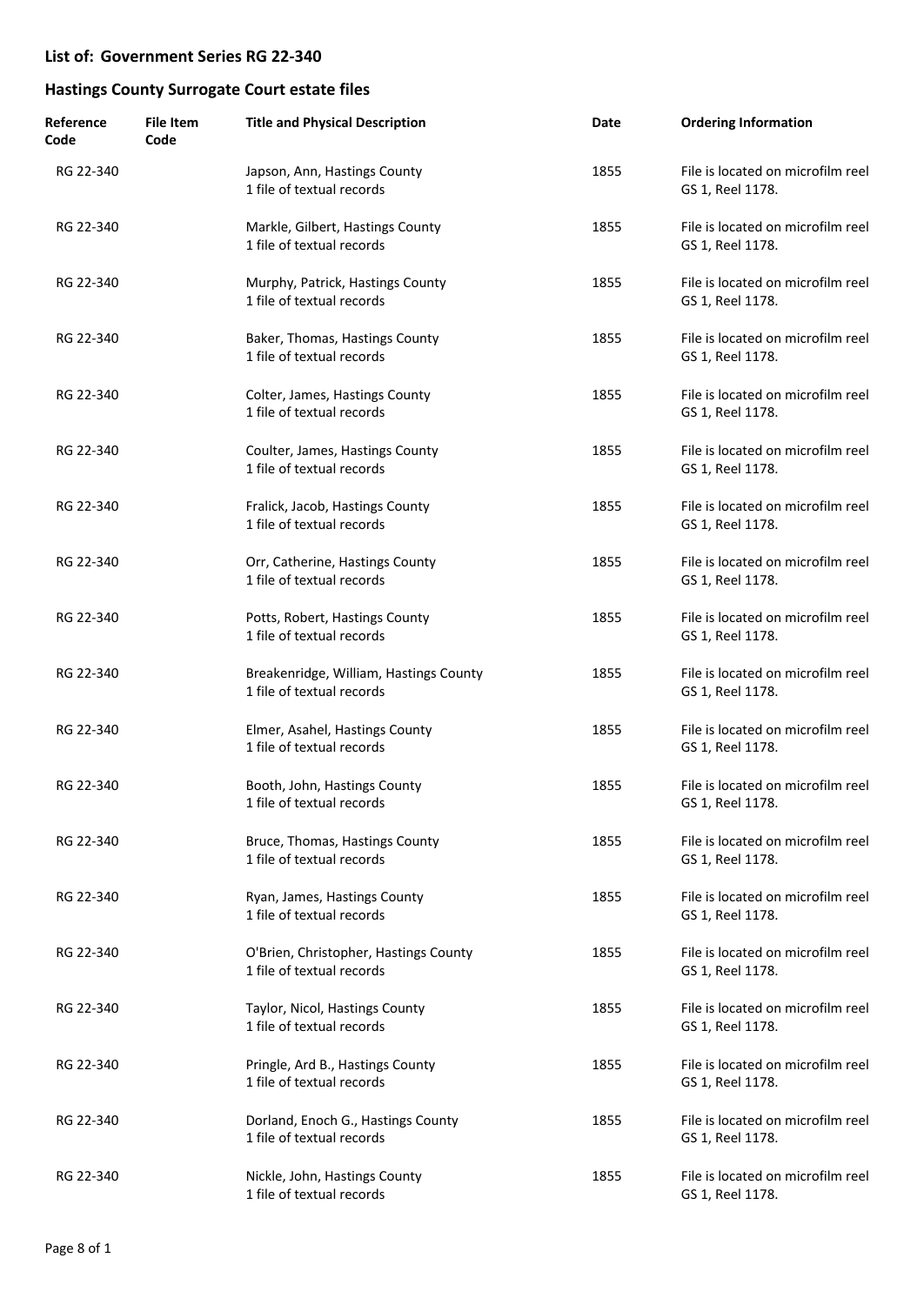| Reference<br>Code | <b>File Item</b><br>Code | <b>Title and Physical Description</b>                                           | Date | <b>Ordering Information</b>                           |
|-------------------|--------------------------|---------------------------------------------------------------------------------|------|-------------------------------------------------------|
| RG 22-340         |                          | Golden, Edward, Hastings County<br>1 file of textual records                    | 1855 | File is located on microfilm reel<br>GS 1, Reel 1178. |
| RG 22-340         |                          | Cameron, Eliza, Hastings County<br>1 file of textual records                    | 1855 | File is located on microfilm reel<br>GS 1, Reel 1178. |
| RG 22-340         |                          | Maxwell, David, Hastings County<br>1 file of textual records                    | 1855 | File is located on microfilm reel<br>GS 1, Reel 1178. |
| RG 22-340         |                          | Embury, John, Hastings County<br>1 file of textual records                      | 1855 | File is located on microfilm reel<br>GS 1, Reel 1178. |
| RG 22-340         |                          | Smith, Brice, Hastings County<br>1 file of textual records                      | 1856 | File is located on microfilm reel<br>GS 1, Reel 1178. |
| RG 22-340         |                          | Piercy, Michael, Hastings County<br>1 file of textual records                   | 1856 | File is located on microfilm reel<br>GS 1, Reel 1178. |
| RG 22-340         |                          | Piercy Infants (Guardianship), Hastings County<br>1 file of textual records     | 1856 | File is located on microfilm reel<br>GS 1, Reel 1178. |
| RG 22-340         |                          | Van Scriver, James (Guardianship), Hastings County<br>1 file of textual records | 1856 | File is located on microfilm reel<br>GS 1, Reel 1178. |
| RG 22-340         |                          | Smith, Joseph, Hastings County<br>1 file of textual records                     | 1856 | File is located on microfilm reel<br>GS 1, Reel 1178. |
| RG 22-340         |                          | Edwards, Sterling C., Hastings County<br>1 file of textual records              | 1856 | File is located on microfilm reel<br>GS 1, Reel 1178. |
| RG 22-340         |                          | Henderson, William, Hastings County<br>1 file of textual records                | 1856 | File is located on microfilm reel<br>GS 1, Reel 1178. |
| RG 22-340         |                          | McMullen, John, Hastings County<br>1 file of textual records                    | 1856 | File is located on microfilm reel<br>GS 1, Reel 1178. |
| RG 22-340         |                          | Thrasher, Samuel, Hastings County<br>1 file of textual records                  | 1856 | File is located on microfilm reel<br>GS 1, Reel 1178. |
| RG 22-340         |                          | Seahy, William, Hastings County<br>1 file of textual records                    | 1856 | File is located on microfilm reel<br>GS 1, Reel 1178. |
| RG 22-340         |                          | Thompson, William, Hastings County<br>1 file of textual records                 | 1856 | File is located on microfilm reel<br>GS 1, Reel 1178. |
| RG 22-340         |                          | Campion, William, Hastings County<br>1 file of textual records                  | 1856 | File is located on microfilm reel<br>GS 1, Reel 1178. |
| RG 22-340         |                          | Darcus, Samuel, Hastings County<br>1 file of textual records                    | 1856 | File is located on microfilm reel<br>GS 1, Reel 1178. |
| RG 22-340         |                          | Culbertson, John, Hastings County<br>1 file of textual records                  | 1856 | File is located on microfilm reel<br>GS 1, Reel 1178. |
| RG 22-340         |                          | Darcus, Lindsay, Hastings County<br>1 file of textual records                   | 1856 | File is located on microfilm reel<br>GS 1, Reel 1178. |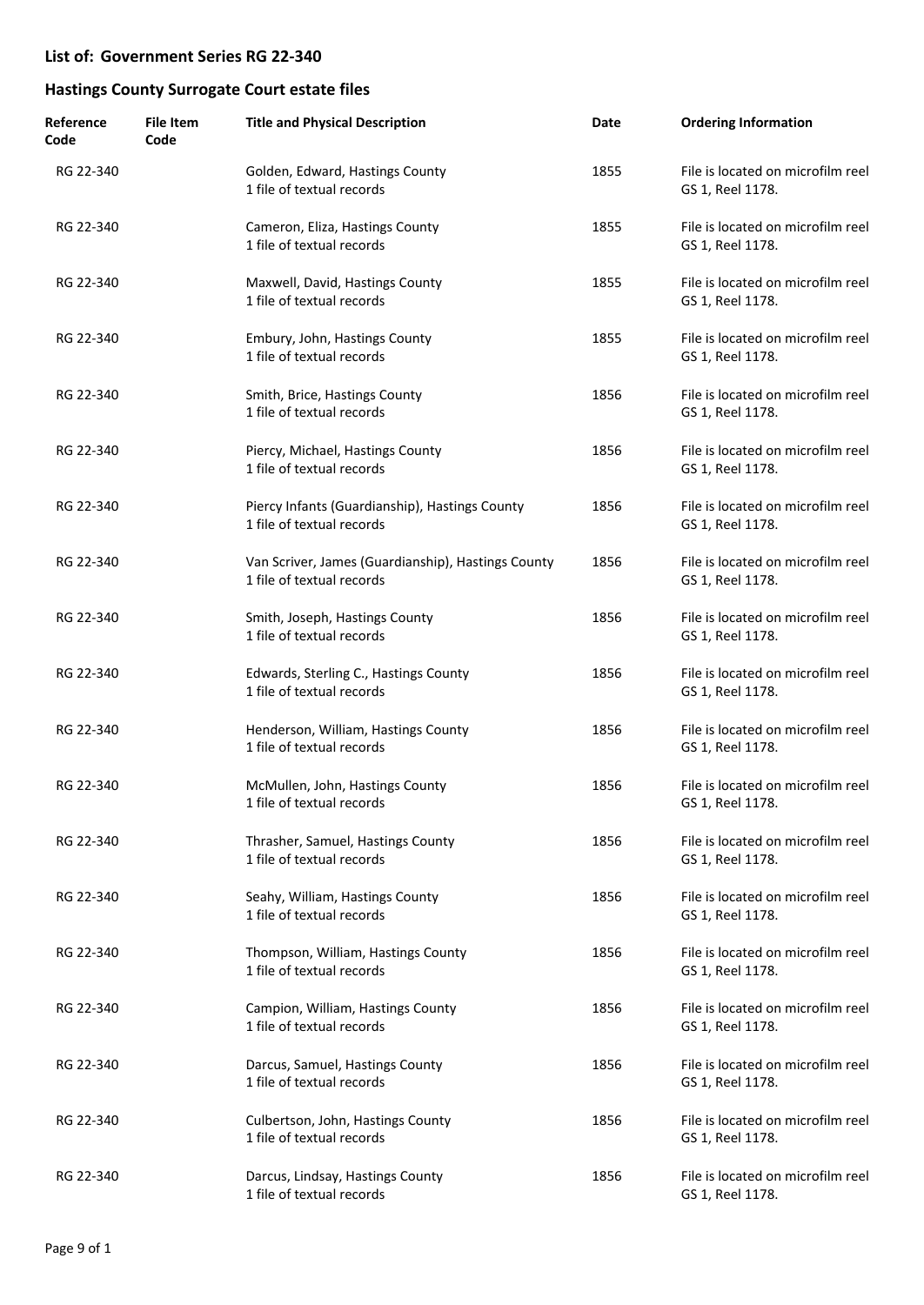| Reference<br>Code | <b>File Item</b><br>Code | <b>Title and Physical Description</b>                             | Date | <b>Ordering Information</b>                           |
|-------------------|--------------------------|-------------------------------------------------------------------|------|-------------------------------------------------------|
| RG 22-340         |                          | Brett, Charles, Hastings County<br>1 file of textual records      | 1856 | File is located on microfilm reel<br>GS 1, Reel 1178. |
| RG 22-340         |                          | Coulter, John, Hastings County<br>1 file of textual records       | 1856 | File is located on microfilm reel<br>GS 1, Reel 1178. |
| RG 22-340         |                          | Green, Joseph, Hastings County<br>1 file of textual records       | 1857 | File is located on microfilm reel<br>GS 1, Reel 1178. |
| RG 22-340         |                          | Kelso, William H., Hastings County<br>1 file of textual records   | 1857 | File is located on microfilm reel<br>GS 1, Reel 1178. |
| RG 22-340         |                          | Baker, Thomas S., Hastings County<br>1 file of textual records    | 1857 | File is located on microfilm reel<br>GS 1, Reel 1178. |
| RG 22-340         |                          | Jones, Matthew, Hastings County<br>1 file of textual records      | 1857 | File is located on microfilm reel<br>GS 1, Reel 1178. |
| RG 22-340         |                          | Barrager, Henry, Hastings County<br>1 file of textual records     | 1857 | File is located on microfilm reel<br>GS 1, Reel 1178. |
| RG 22-340         |                          | Plaisted, Howard, Hastings County<br>1 file of textual records    | 1857 | File is located on microfilm reel<br>GS 1, Reel 1178. |
| RG 22-340         |                          | German, Jacob H., Hastings County<br>1 file of textual records    | 1857 | File is located on microfilm reel<br>GS 1, Reel 1178. |
| RG 22-340         |                          | Anderson, Mary Ann, Hastings County<br>1 file of textual records  | 1857 | File is located on microfilm reel<br>GS 1, Reel 1178. |
| RG 22-340         |                          | Fuller, Mary, Hastings County<br>1 file of textual records        | 1857 | File is located on microfilm reel<br>GS 1, Reel 1178. |
| RG 22-340         |                          | Fuller, Peter, Hastings County<br>1 file of textual records       | 1857 | File is located on microfilm reel<br>GS 1, Reel 1178. |
| RG 22-340         |                          | O'Brien, Timothy, Hastings County<br>1 file of textual records    | 1857 | File is located on microfilm reel<br>GS 1, Reel 1178. |
| RG 22-340         |                          | Jones, John, Hastings County<br>1 file of textual records         | 1857 | File is located on microfilm reel<br>GS 1, Reel 1178. |
| RG 22-340         |                          | Todd, Hugh, Hastings County<br>1 file of textual records          | 1857 | File is located on microfilm reel<br>GS 1, Reel 1178. |
| RG 22-340         |                          | Lake, James, Hastings County<br>1 file of textual records         | 1857 | File is located on microfilm reel<br>GS 1, Reel 1178. |
| RG 22-340         |                          | Ridley, George N., Hastings County<br>1 file of textual records   | 1857 | File is located on microfilm reel<br>GS 1, Reel 1178. |
| RG 22-340         |                          | Woodcock, Cornelius, Hastings County<br>1 file of textual records | 1857 | File is located on microfilm reel<br>GS 1, Reel 1178. |
| RG 22-340         |                          | Merritt, Joseph, Hastings County<br>1 file of textual records     | 1857 | File is located on microfilm reel<br>GS 1, Reel 1178. |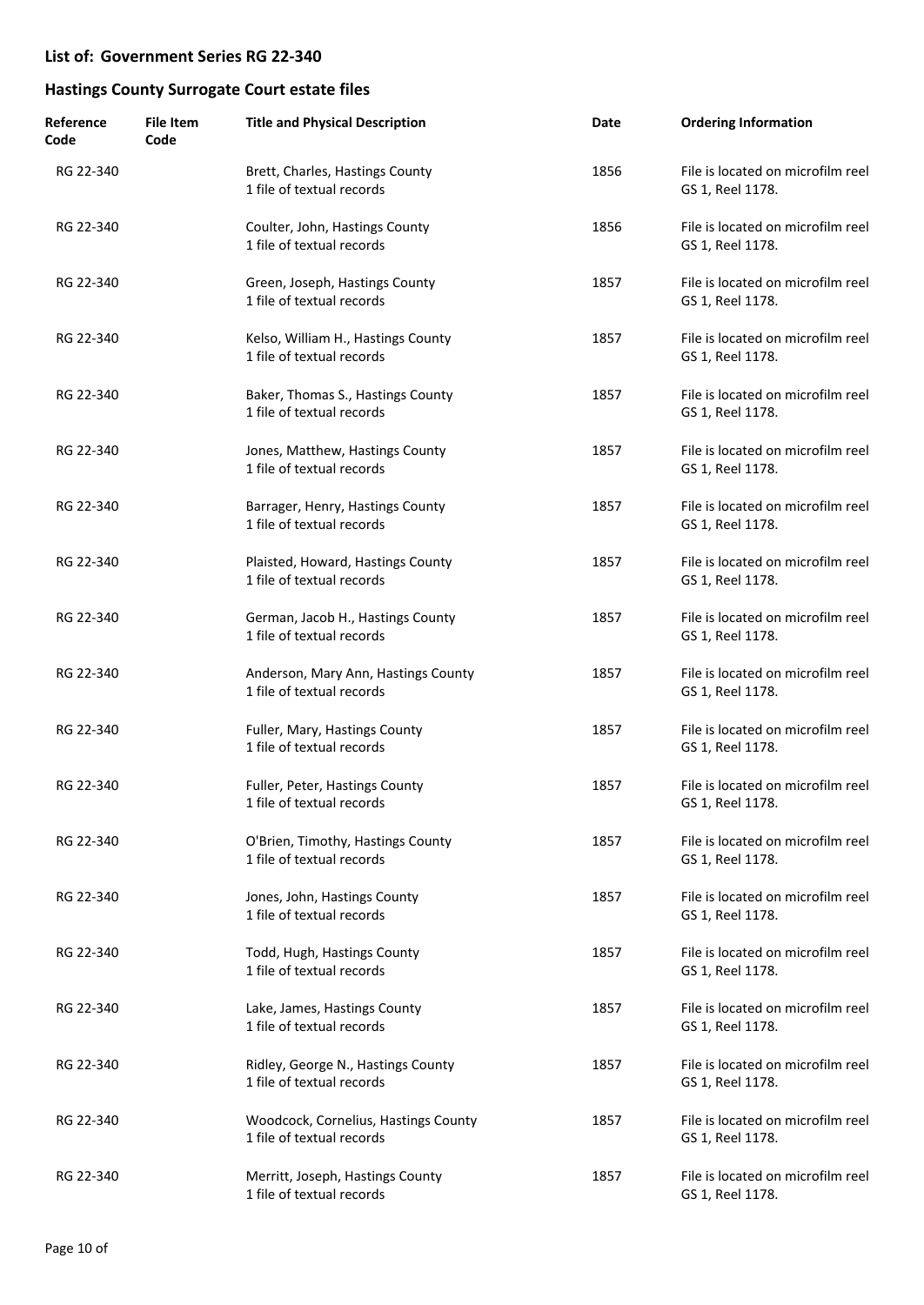| Reference<br>Code | <b>File Item</b><br>Code | <b>Title and Physical Description</b>                                    | Date | <b>Ordering Information</b>                           |
|-------------------|--------------------------|--------------------------------------------------------------------------|------|-------------------------------------------------------|
| RG 22-340         |                          | Caverly, Amos, Hastings County<br>1 file of textual records              | 1857 | File is located on microfilm reel<br>GS 1, Reel 1178. |
| RG 22-340         |                          | Heath, Charles, Hastings County<br>1 file of textual records             | 1857 | File is located on microfilm reel<br>GS 1, Reel 1178. |
| RG 22-340         |                          | Legget(T), Joseph, Hastings County<br>1 file of textual records          | 1857 | File is located on microfilm reel<br>GS 1, Reel 1178. |
| RG 22-340         |                          | Spencer, Emos, Hastings County<br>1 file of textual records              | 1858 | File is located on microfilm reel<br>GS 1, Reel 1178. |
| RG 22-340         |                          | Fox Infants (Guardianship), Hastings County<br>1 file of textual records | 1858 | File is located on microfilm reel<br>GS 1, Reel 1178. |
| RG 22-340         |                          | Hanrahan, Michael, Hastings County<br>1 file of textual records          | 1858 | File is located on microfilm reel<br>GS 1, Reel 1178. |
| RG 22-340         |                          | White, Reuben, Hastings County<br>1 file of textual records              | 1858 | File is located on microfilm reel<br>GS 1, Reel 1178. |
| RG 22-340         |                          | Dougall, Benjamin, Hastings County<br>1 file of textual records          | 1858 | File is located on microfilm reel<br>GS 1, Reel 1178. |
| RG 22-340         |                          | Jordan, Thomas, Hastings County<br>1 file of textual records             | 1858 | File is located on microfilm reel<br>GS 1, Reel 1178. |
| RG 22-340         |                          | Ryan, Thomas, Hastings County<br>1 file of textual records               | 1858 | File is located on microfilm reel<br>GS 1, Reel 1178. |
| RG 22-340         |                          | Shanks, Thomas, Hastings County<br>1 file of textual records             | 1858 | File is located on microfilm reel<br>GS 1, Reel 1178. |
| RG 22-340         |                          | Leemeran, Apphia M. D., Hastings County<br>1 file of textual records     | 1858 | File is located on microfilm reel<br>GS 1, Reel 1178. |
| RG 22-340         |                          | Seemeran, Apphia M. D., Hastings County<br>1 file of textual records     | 1858 | File is located on microfilm reel<br>GS 1, Reel 1178. |
| RG 22-340         |                          | Rose, Austin F., Hastings County<br>1 file of textual records            | 1858 | File is located on microfilm reel<br>GS 1, Reel 1178. |
| RG 22-340         |                          | Dafoe, Michael, Hastings County<br>1 file of textual records             | 1858 | File is located on microfilm reel<br>GS 1, Reel 1178. |
| RG 22-340         |                          | Lott, Jonas, Hastings County<br>1 file of textual records                | 1858 | File is located on microfilm reel<br>GS 1, Reel 1178. |
| RG 22-340         |                          | McMullen, Hugh, Hastings County<br>1 file of textual records             | 1858 | File is located on microfilm reel<br>GS 1, Reel 1178. |
| RG 22-340         |                          | Weir, Thomas, Hastings County<br>1 file of textual records               | 1858 | File is located on microfilm reel<br>GS 1, Reel 1178. |
| RG 22-340         |                          | Colwell, Garrence T., Hastings County<br>1 file of textual records       | 1858 | File is located on microfilm reel<br>GS 1, Reel 1178. |